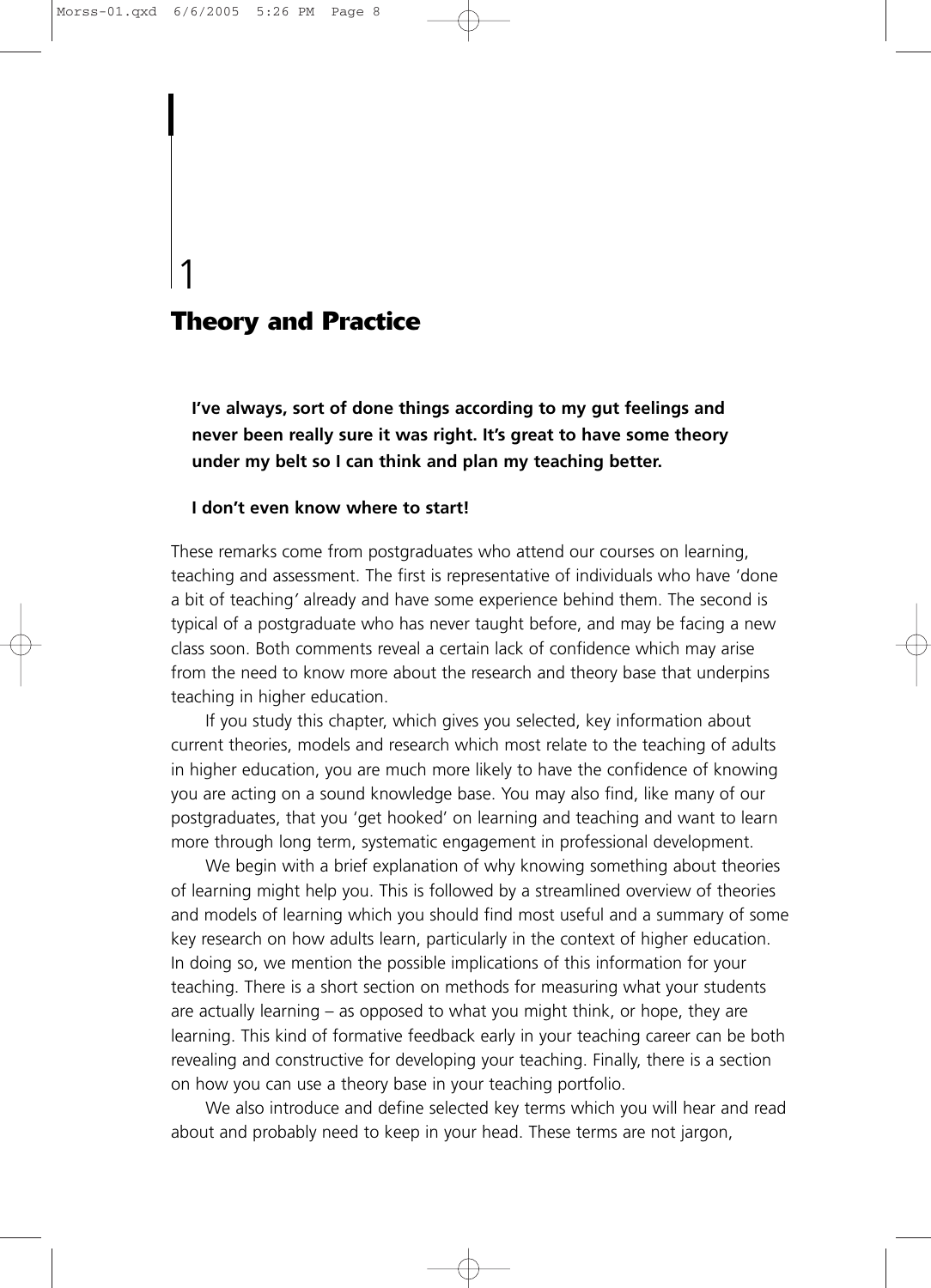although you may hear them called that; they are, instead, part of the specialised vocabulary of the discipline of learning and teaching. This means that you will have to start to work out how they apply to teaching and learning in your discipline.

# What is the point of learning theory?

### **Increasing your confidence**

Some postgraduates on our courses tell us they do not really want to bother with the theory, they just want to get on with talking about how to teach and deal with the problems they are worried about. However, discussions about theory are not just about the knowledge. Our observations are that they are more to do with the confidence they give you to know that what you are doing is grounded in research and theory, and that somebody else has checked that a particular theory works in practice. This is why more experienced teachers than you are often relieved to find that what they have been doing for years is in line with current research.

More importantly, some knowledge of theory will help you overcome the top three problems that postgraduates say they face in their first experiences as teachers:

- 1 not knowing enough about the subject and fear of not being able to answer questions – fear of lack of respect or overt disrespect;
- 2 not having a repertoire of strategies to get you out of problematic situations, for example when students will not participate in tutorials;
- 3 not having autonomy in your teaching role, so that you feel you cannot change anything that is not working.

It might be appropriate to feel you do not yet have credibility as a teacher, but understanding the research, the theory and a range of practices can help you establish credibility and overcome what we know are recurring problems.

## **Understanding your teaching role**

Undergraduates often find that they can relate to postgraduates in a way that they cannot with academics. For example, they may feel you are closer to their world of undergraduate study and therefore able to talk to them about experiences you remember well. Significantly, because you are doing research yourself, you will be able to bridge research and teaching in a way that could be stimulating and exciting for undergraduates.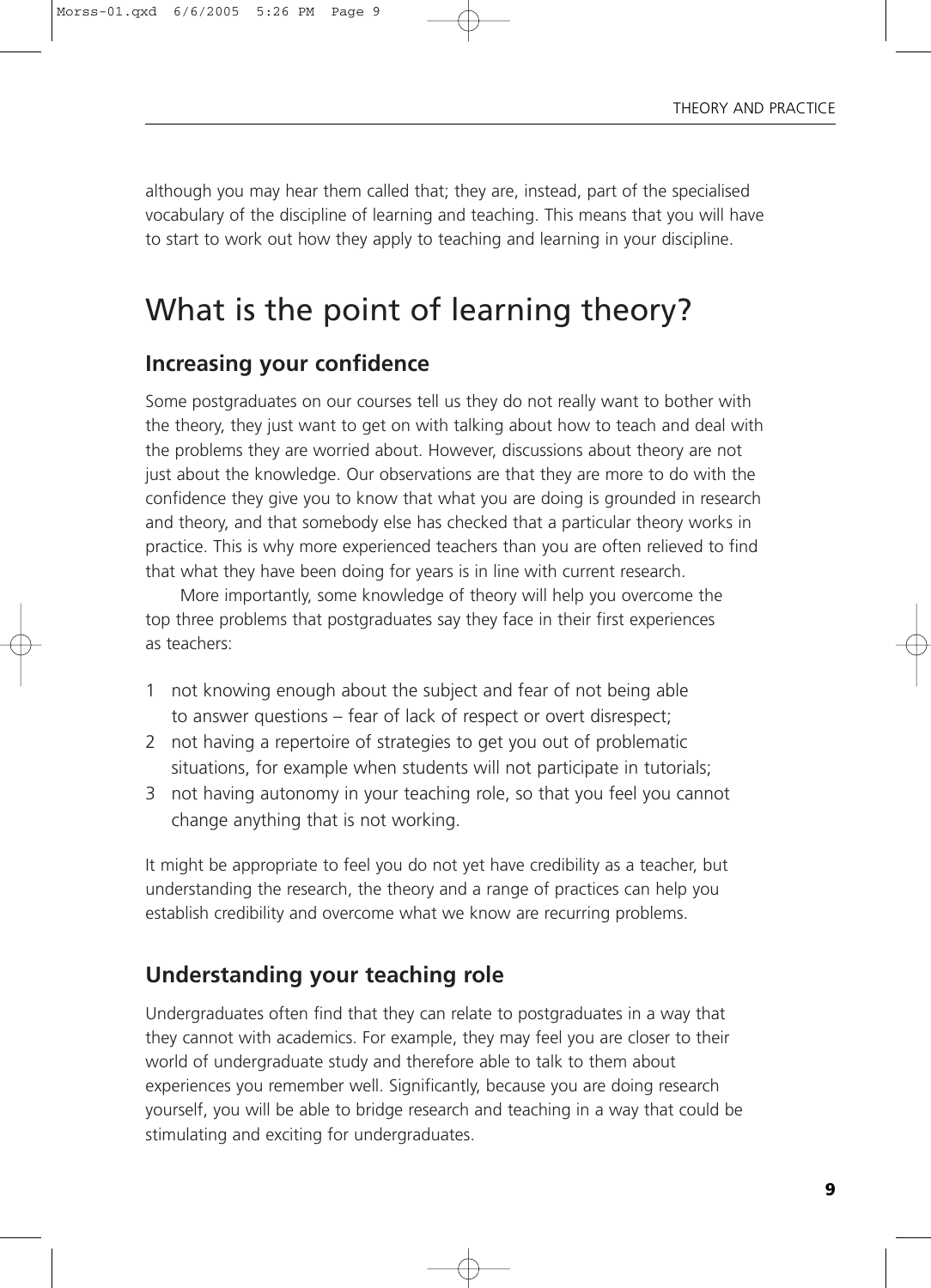Thus, you may be in a unique position to influence, guide and support your students' learning in a way that others cannot. If you understand something about educational theory, you should be able to build on these advantages. For example, knowing the principles of constructivist learning (which we explain below), you could employ your expertise to guide students through a discussion on 'What is research?' starting from their everyday experiences, such as conducting research prior to purchasing a mobile phone.

With some theoretical background, you will be able to check for yourself that you have been addressing the intended learning outcomes, and that your strategies for facilitating learning have allowed students to practise the skills on which they will be assessed. Furthermore, because you are involved in teaching, assessment and/or student support, you will understand what people are talking about when they use the discourse of learning and teaching. This will mean that you will be able to converse meaningfully about these topics with the programme leader, module coordinator or your academic and postgraduate colleagues, and this will be a real boost for both your credibility and your confidence.

### **Informing decisions in practice**

Even if you are 'told what to do' and have materials and a teaching schedule organised for you, you will still have decisions or choices to make. How you make these choices depends on learning outcomes, the student group, resources, the culture of your department and other factors. For example, suppose you are demonstrating a task to a group and some students do not 'get it'. Do you repeat your demonstration? What if they still do not 'get it'? Do you show them a third time? What if time is running out? What do you do? No schedule is going to answer all students' questions or suggest alternative strategies for you and, in any case, you may be alone with the class. It is up to you to find something that works – how would you go about doing that? This is the kind of scenario that normally scares new teachers who do not know what their options are, or who have a limited range of options to start with. Clearly, in this scenario, you would have to find other ways of getting your students to understand the task; demonstration alone is not going to work for everybody.

In some instances, you will have to make decisions about how you are going to teach – sometimes 'on the spot'. This is a complex task and your responsibility is to weave all the factors together to make the best decision; knowing more about how adults learn in your discipline can help. The benefit of this learning, for you, is that you gradually build your repertoire of strategies.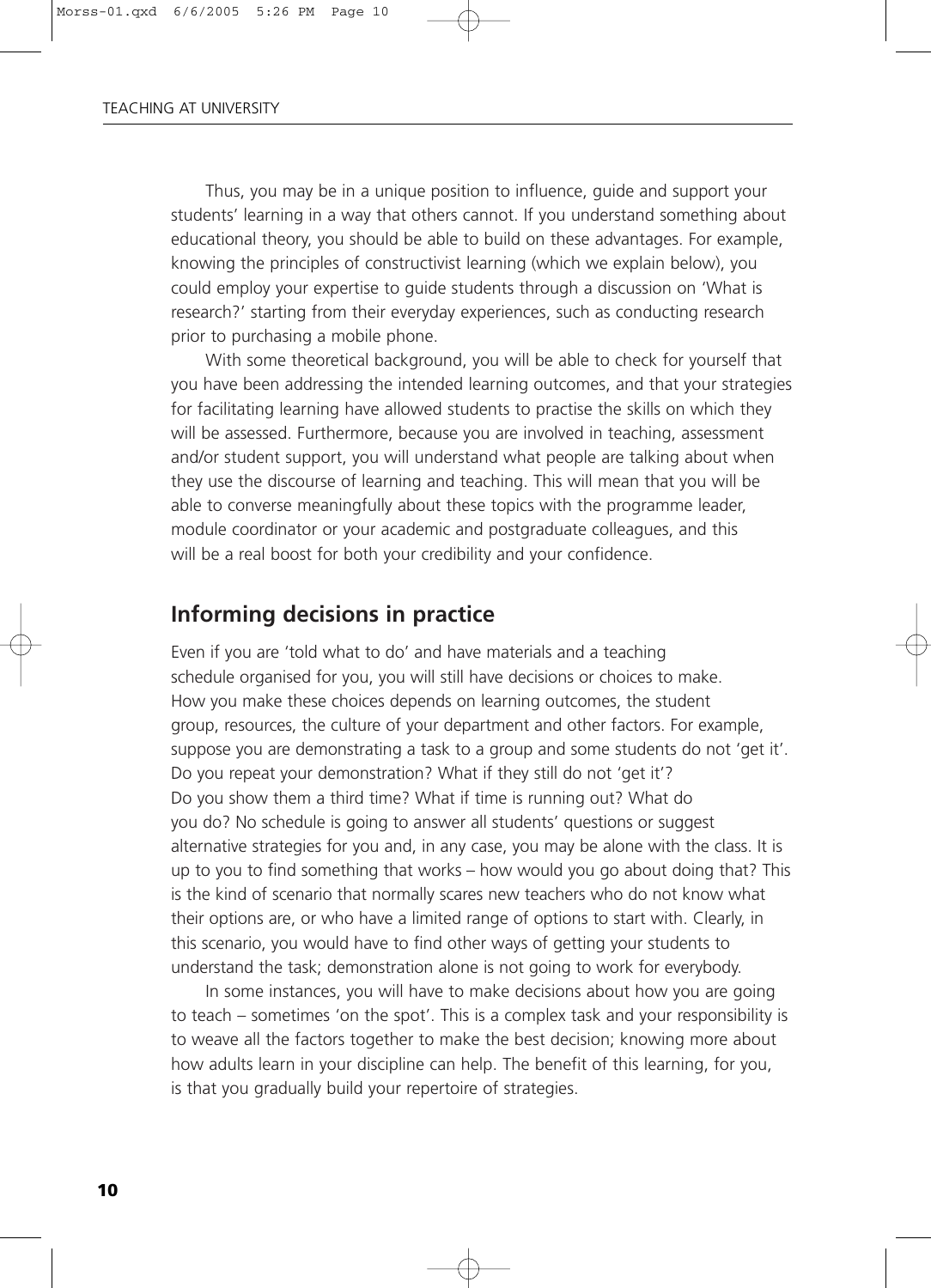## **Informing your planning**

You may find that you are given a substantial role in learning, teaching and assessment, and that you are expected to design, plan and implement learning opportunities for students. This could include lecturing, tutorials, seminars, practicals, field trips, projects, web-based learning or any variations on these. Some postgraduates, for instance, are given responsibility for managing all the tutorials or labs in a semester for a module or subject. You will probably be given guidance, a schedule or syllabus, and further information, but you may find that you have more autonomy in how you go about teaching. In this case, you will need to know even more about theory and research, in order to avoid serious mistakes or time wasting. You should, however, try to work closely with a more experienced member of staff, just to check you are on track.

Because your need for guidance may be quite focused – perhaps even urgent – we do not intend to overview all research and theory related to learning, teaching and assessment. There are other books and resources to serve that purpose. Our aim is to get you thinking about how your students are learning. Thinking of your own experience will help, but we want to move beyond that to a cogent but systematic body of knowledge, so that you do not have to rely on an *ad hoc* collection of hints, tips and anecdotes. Your own experience as a learner is, of course, an important source of information about good and bad teaching, but there is much more information out there. Furthermore, at a time when key research is emerging that can inform good practice, we have no excuses for ignoring it.

Don't underestimate how difficult it is to put theory into practice. As you go about developing your teaching skills, look around you. How often do you see the gap between theory, research and actual practice? How often is educational research actually discussed or even mentioned? For all of us, closing that gap is about paying close attention to continuous improvement. It is about building up a body of coherent experience. It involves failure, making sense of failure, trying again. This process may lead to solutions to teaching challenges, but it can just as often generate new questions. **HEALTH WARNING**

**11**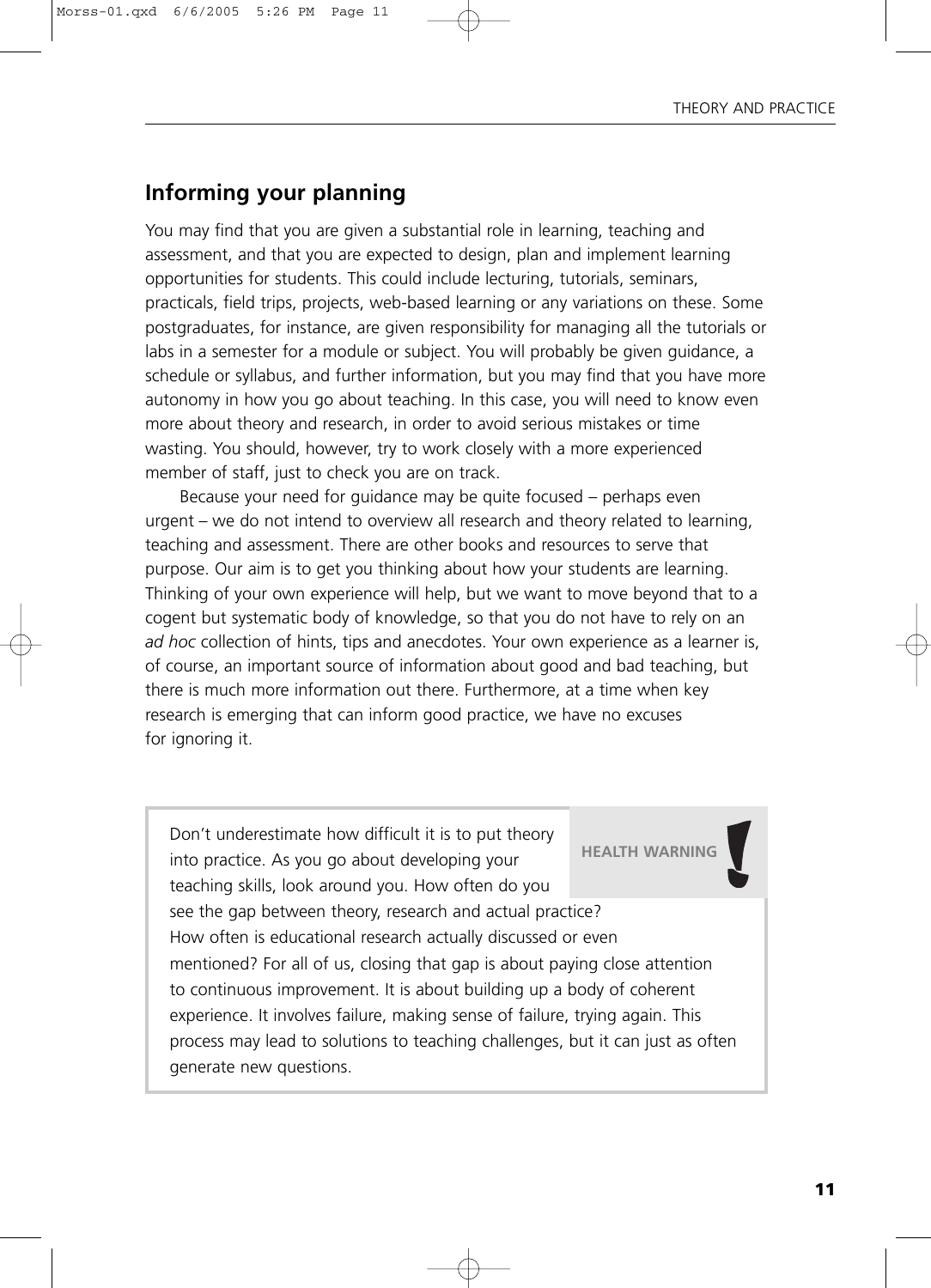FIGURE 1.1



# How do adults learn?

### **Experiential learning**

As you begin to learn about teaching, an important starting point is to think about your experience as a learner. How do you learn? To begin your thinking on this question, consider something that you know you do well, like riding a bicycle, driving a car, playing a sport or a musical instrument. How did you learn to do that? What factors were important in that learning?

When we ask postgraduates this question, their responses always fall into these categories: doing it, practising (nearly 100% of respondents say that practice is essential); thinking back, reflecting on the experience; sorting out what went wrong, getting feedback; planning what to do next; doing it again. If you think about how you learned to do almost anything, you will probably find that this cycle of 'doing it' (playing an instrument or strategically placing a tennis ball in the opposite court), reflecting, reasoning (theorising about what went wrong) and planning (deciding what to do differently next time) applies to you. Could this be why we so often hear the phrase 'We learn from experience'? Linking the work of others with his own thinking, Kolb (1984) proposed the experiential learning cycle, a model of learning that incorporates these four stages (Figure 1.1). In our examples of learning given above, you can see how this experiential model of learning makes explicit what many people say about how they learn.

You may be thinking that these examples are simplistic and very skills oriented. That is arguable, but it might be more meaningful if you consider a more abstract example, such as how you are learning to do research. Yes, you will be reading,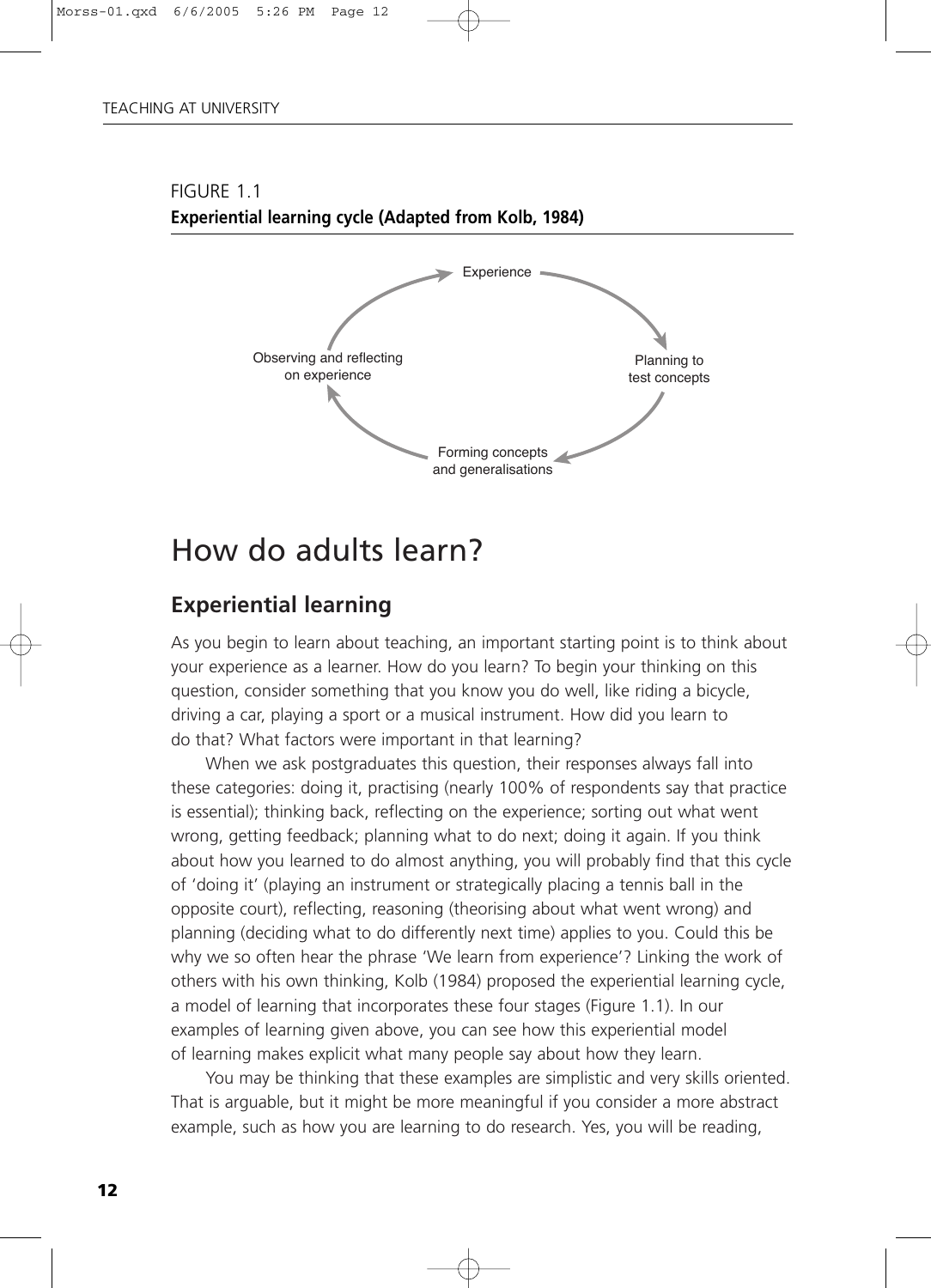observing and talking to other researchers, planning your own methodologies, but you will also be 'doing' the research, reflecting on results, refining methodologies, planning the next phase, etc. Are you 'going round the cycle'?

We think Kolb's experiential learning model is one useful way of understanding what genuine learning involves – that we have to engage actively, to do a task, to try out, to practise; to think retrospectively about what we have done; to form theories or postulate why we got the result we did; and to plan again. Then we have to have time to 'go round the cycle', perhaps several – perhaps many – times. The learning is complex, of course, because it has at least three different components: it incorporates (1) learning 'that' (knowledge), (2) learning 'how' (skills) and (3) other aspects of learning related to judgement, values and attitudes. However, one feature of Kolb's model is the attention it draws to the importance of skills in learning, an aspect often forgotten in higher education.

The interesting thing about Kolb's experiential learning cycle is that it is also a constructive tool for designing your teaching. In thinking about planning a tutorial, for instance, you might divide the time into four subperiods, allowing students to engage in each of the stages of the cycle. For a longer period, perhaps there is time for them to repeat the cycle. Note that it is not necessary to start with the 'doing' stage; depending on what the learning outcomes and the nature of the activity are, you can start with any of the stages and work round the cycle.

However, our postgraduates categorically state that Kolb's cycle model lacks one key element essential for learning – motivation. On the basis of their own learning experiences, postgraduates insist that we insert motivational words such as 'want', 'need' and 'commitment' in the middle of the cycle in order to indicate the importance of motivation. As they see it, it should be in the centre of the model. They are, of course, quite right, and the relevance of motivation is captured in another model of learning, developed by Race (1993). Some of our postgraduates prefer this model to Kolb's. Race's model is easier to remember, for a start, and it re-presents Kolb's model with a different perspective. Figure 1.2 reproduces Race's initial thinking of learning as a cyclic process, and his revised model of learning represented by his 'ripples' model. You may prefer one of these models to Kolb's, but all of them provide helpful images for thinking about and planning for learning.

## **Constructivism**

What postgraduates tell us is that they go around the learning cycle many times (an upward spiral) as they build on previous learning. This is one example of what we call constructivism. Constructivism is the term you can use to refer to the process of building up your own knowledge by connecting new information with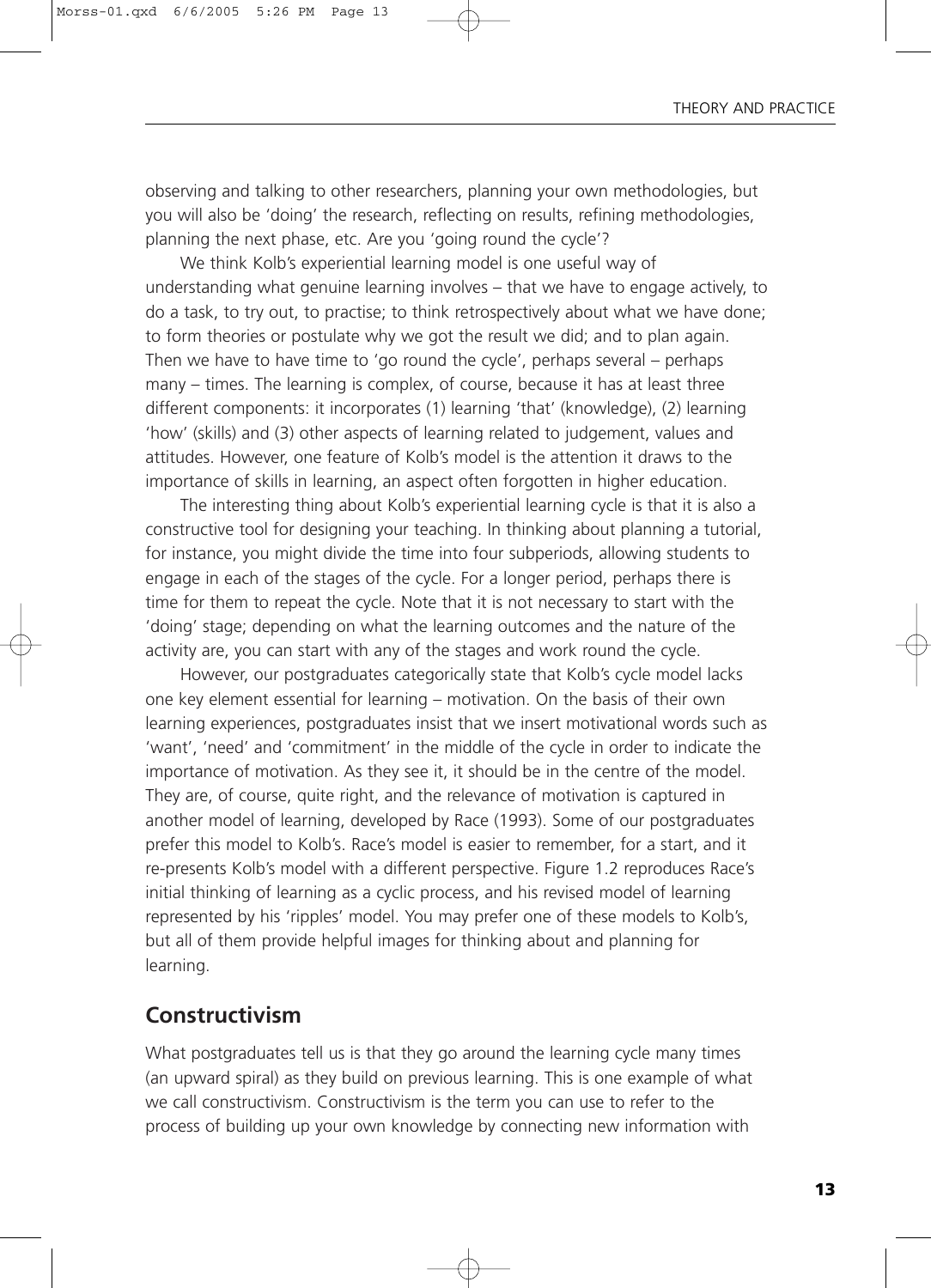



what you know already and forming concepts, or constructs, which are models of reality (Biggs and Moore, 1993; Biggs, 2003; Prosser and Trigwell, 1999). As new knowledge and experiences are assimilated, knowledge structures grow and are modified. Because we all have different knowledge bases, with discrete connections between those knowledge elements, each of us has to scaffold our own learning for ourselves. For this to happen, we have to take an active role in our learning.

*Constructivism:* the process of building up your own knowledge by connecting new information with what you know already and forming concepts that are models of reality.

New information has to link with what you know. Can you remember attending a lecture or a class in which you did not have a clue what the teacher was talking about? There is a good chance that this happened because you did not know the terminology or the literature and therefore had no 'pegs' or 'hooks' to which you could connect new information. It is possible that your teacher had made assumptions about what you, and the rest of the class, already knew and pitched the information at the wrong level. What can we learn from situations like this?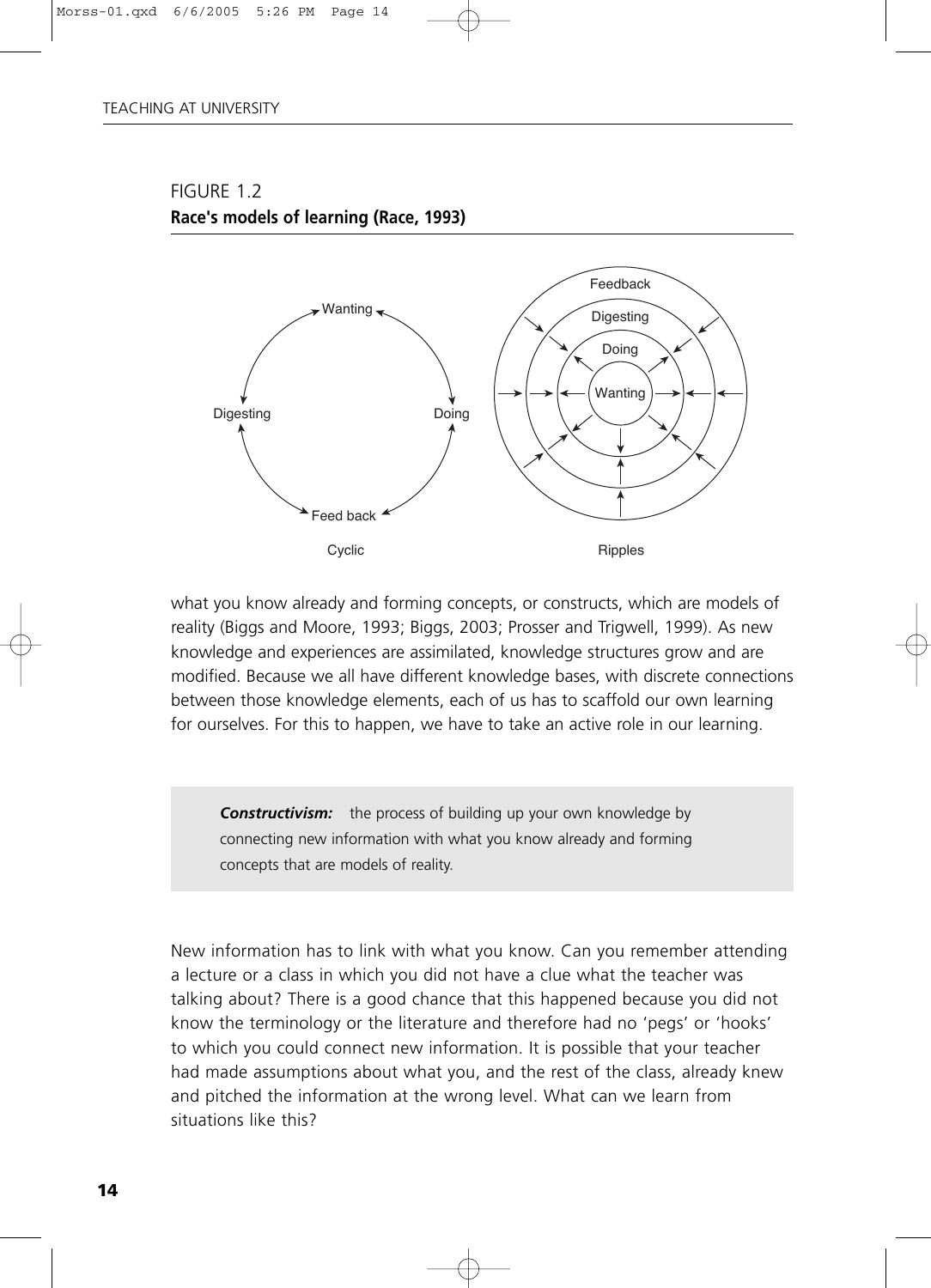Morss-01.qxd 6/6/2005 5:26 PM Page 15

'The most important single factor influencing learning is what the learner already knows. Ascertain this and teach him accordingly' (Ausubel, 1968: 127). Ausubel, like others, recognised the importance of making connections between known concepts and new ones – that we need to support students to construct their knowledge and understanding by (1) starting from what they already know, and (2) planning learning opportunities which allow them to build up their learning, stepwise, in their own individual ways. This may seem straightforward to you now, but the phrase 'individual ways' hints that it is not as easy as it might first appear.

For your role, helping undergraduates to make connections – between what they learn in your class and what they know from elsewhere – and helping them to make sense of those connections, could be key. Exactly how we can prompt our students to be actively involved in their learning is the subject of a body of research. There is material out there to help us develop the techniques to do this.

## **Concepts of learning and approaches to study**

Research on adult learning and learning in higher education is informing our understanding of the individual nature of learning and the factors which influence it. We give a brief summary of the main research findings below, but you should know that this is an area where the research literature is expanding rapidly.

Consider the comments on concepts of learning shown in the box. These quotes from Gibbs (1990) summarise the seminal research of Marton, Saljo and Entwistle (Marton, 1988; Marton and Saljo, 1976a; 1976b; Entwistle and Ramsden, 1983) and show that individual students can have quite different concepts of what learning involves. Student 1 seems to think that learning is memorising by repeatedly going over and over information. Student 2, on the other hand, is likely to look for patterns and underpinning principles, relating ideas to previous knowledge, and attempting to internalise the information so that he or she can express it in his or her own words. For student 3, learning is a profound experience, altering outlook and changing perspective.

## **Concepts of learning**

Learning is about getting it into your head. You've just to keep writing it out and eventually it will go in. (student 1)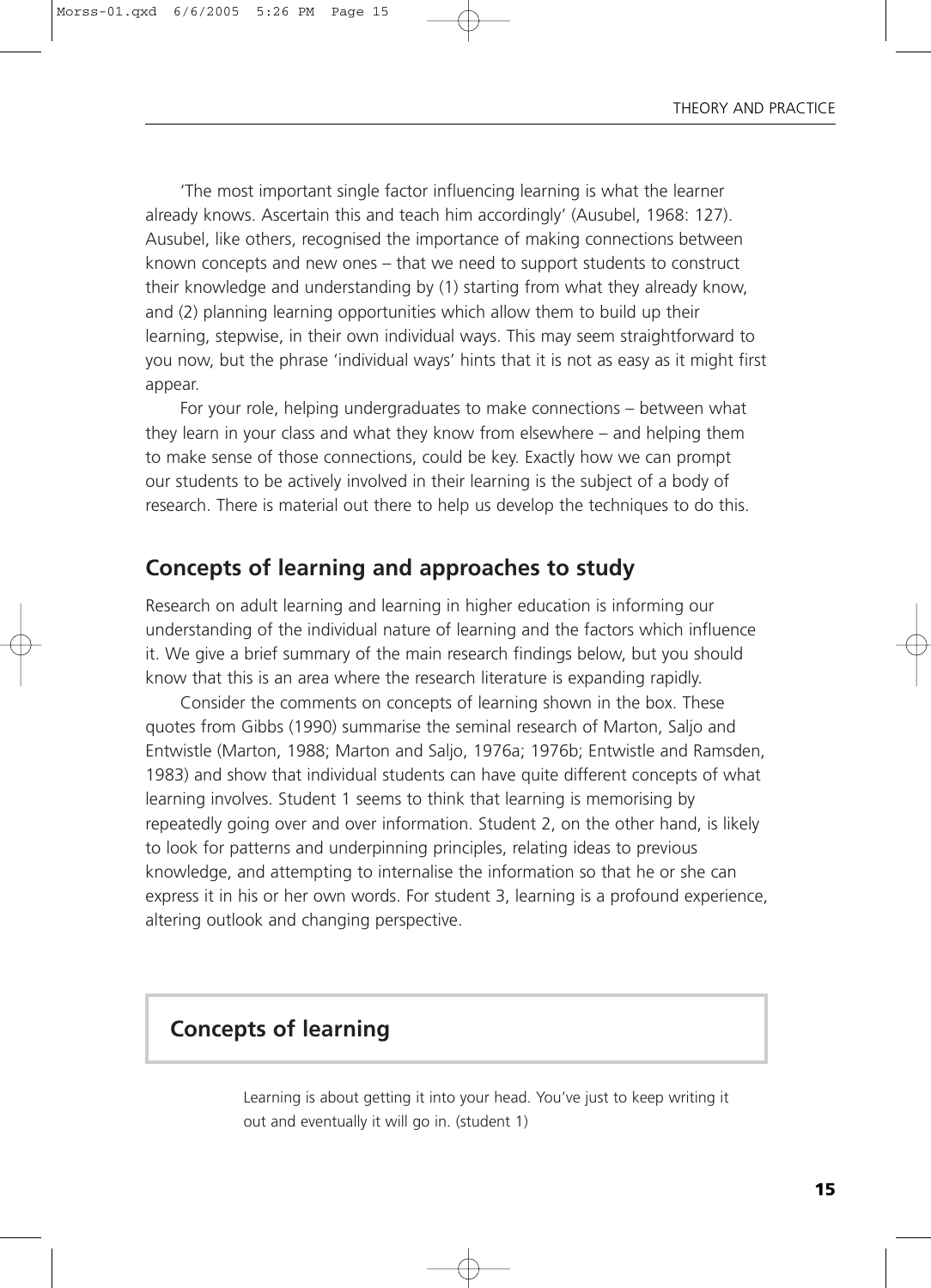Learning is about trying to understand things so you can see what is going on. You've got to be able to explain things, not just remember them. (student 2)

When you have really learnt something you kind of see things you couldn't see before. Everything changes. (student 3) (Gibbs, 1990)

Considerable research (Marton et al., 1997; Entwistle and Ramsden, 1983) has led to the conclusion that students have different approaches to study, that is, their intentions determine how they engage with a set learning task. Student 1 takes a 'surface' approach: memorising facts, reproducing information, failing to make connections between related ideas and concentrating on content. Students 2 and 3 take a 'deep' approach to learning: attempting to link ideas, examining the logic of an argument, checking evidence. These students are studying with intent to understand.

Which approach would you like to see your students taking? Most of us would say a deep approach is what learning at university should be about. The way we plan and carry out our teaching can help students to move towards deeper approaches to learning. However, we all know – or remember doing it ourselves – students who take a a 'strategic' approach (Biggs, 2003); we used surface learning when it served the purpose, and engaged in deep learning when challenged and/or stimulated to do so. Table 1.1 summarises the main characteristics of approaches to study.

While individuals may have their own approaches to learning, the context of that learning will influence how and what they learn (Ramsden, 1988). Surface

| students approaches to study |                                                                                                |
|------------------------------|------------------------------------------------------------------------------------------------|
| <b>APPROACHES TO STUDY</b>   | <b>CHARACTERISTICS</b>                                                                         |
| Surface                      | Memorising, reproducing facts, focus on content,<br>assessment oriented                        |
| Deep                         | Examining argument, studying underlying principles<br>or rationale, linking ideas and concepts |
| Strategic                    | Applying either of the above approaches to suit the<br>outcomes, expectations and assessment   |

## TABLE 1.1 **Students' approaches to study**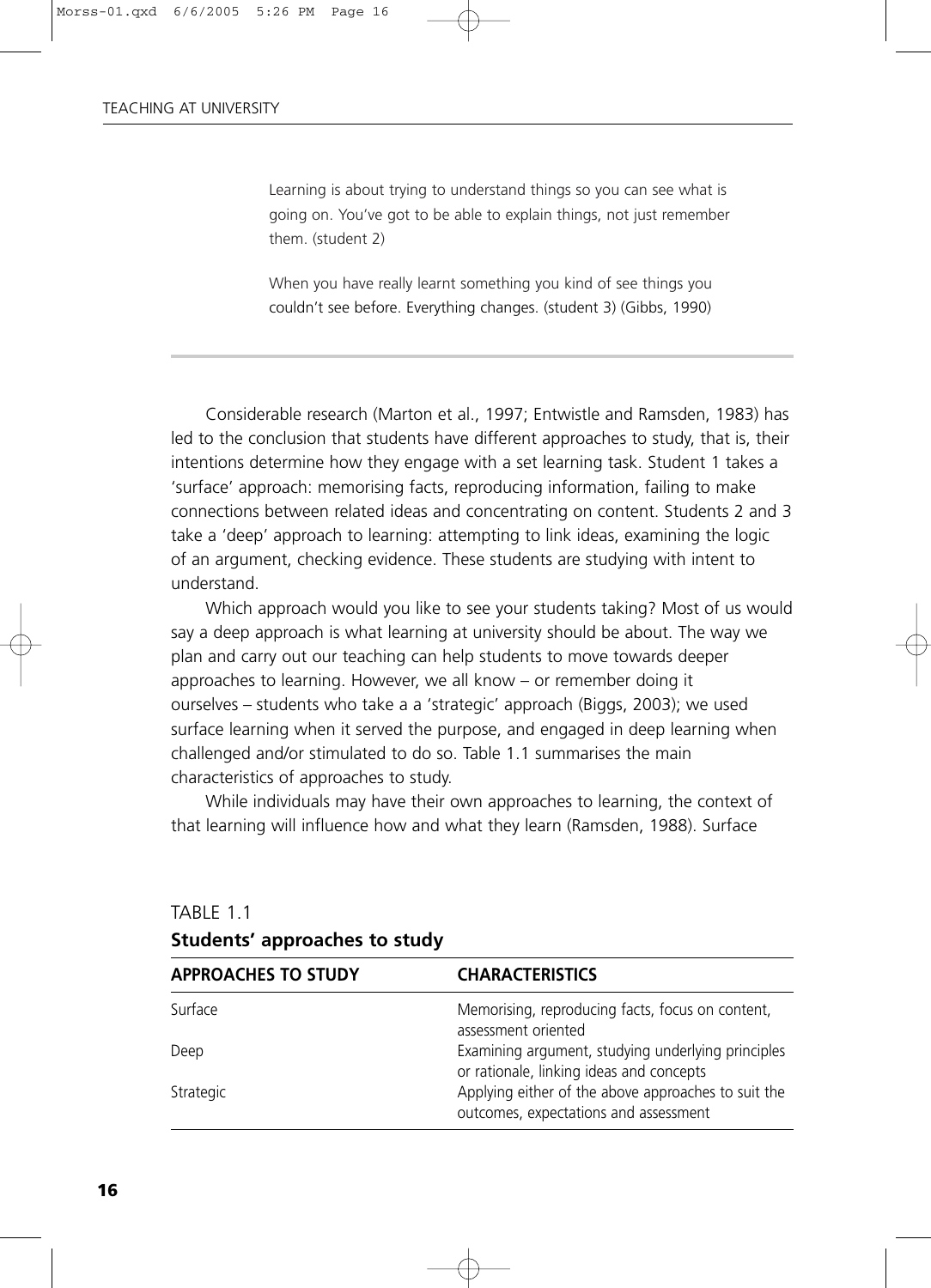Morss-01.qxd 6/6/2005 5:26 PM Page 17

learning will be encouraged and reinforced by assessments which focus on recall, large amounts of material, low levels of application or relevance of the material, lack of background and limited independence or choice in study. Deep approaches to learning will be stimulated by challenging assessments, teaching which stresses meaning and relevance to students, opportunities for choice, interest in and background to the subject matter, and explicit, clearly stated academic expectations (Ramsden, 2003).

How do these ideas apply to the teaching and learning situations you know? Can you recognise how individuals work in different ways? If you are already teaching, have you observed that your students try to write down everything you say in class and then copy it all out again? Do they reproduce the notes you have given them in their assignments, with no personal commentary? Do they frequently ask to see you to check they are 'on the right lines' and ask questions for clarification? Do they read and think for so long before starting to write that they cannot finish their assignments? These kinds of sensitive observations should stimulate you to think about how you can help students understand, and work with, their own approaches to learning.

It is important to stress here that surface learning is not always a bad thing, and may sometimes be necessary. Your students may need to memorise terminology, as in anatomy or microbiology, or important names and dates, as in history, or vocabulary, as in languages. In these circumstances, students may be unable to communicate in the discipline if they have not converted the required information to memory. What we are saying is, think about what kind of learning is appropriate when, and think about how the learning approaches should be valued.

### **Learning styles**

Although people do not, of course, fall into neat categories, it is reasonably well established that individuals do have preferred learning styles. You may be familiar with Honey and Mumford's (1982) learning styles questionnaires, which present four categories of learner: pragmatist, activist, reflector and theorist. The pragmatist is practical and logical, whereas the activist is eager to get on with the task – a doer. The reflector will hold back to think and plan, whereas the theorist will read, research, find models and theories to follow. Clearly, people do not fit exclusively one category, but it is surprising how often they do say their Honey and Mumford profiles are typical of their behaviour and demonstrate their learning styles. What is your learning style? Do you know?

Other researchers have similar categories, such as the serialist (operational learning), holist (comprehension learning) and versatile learning described by Pask (1976). Still others remind us that some people learn best through pictures and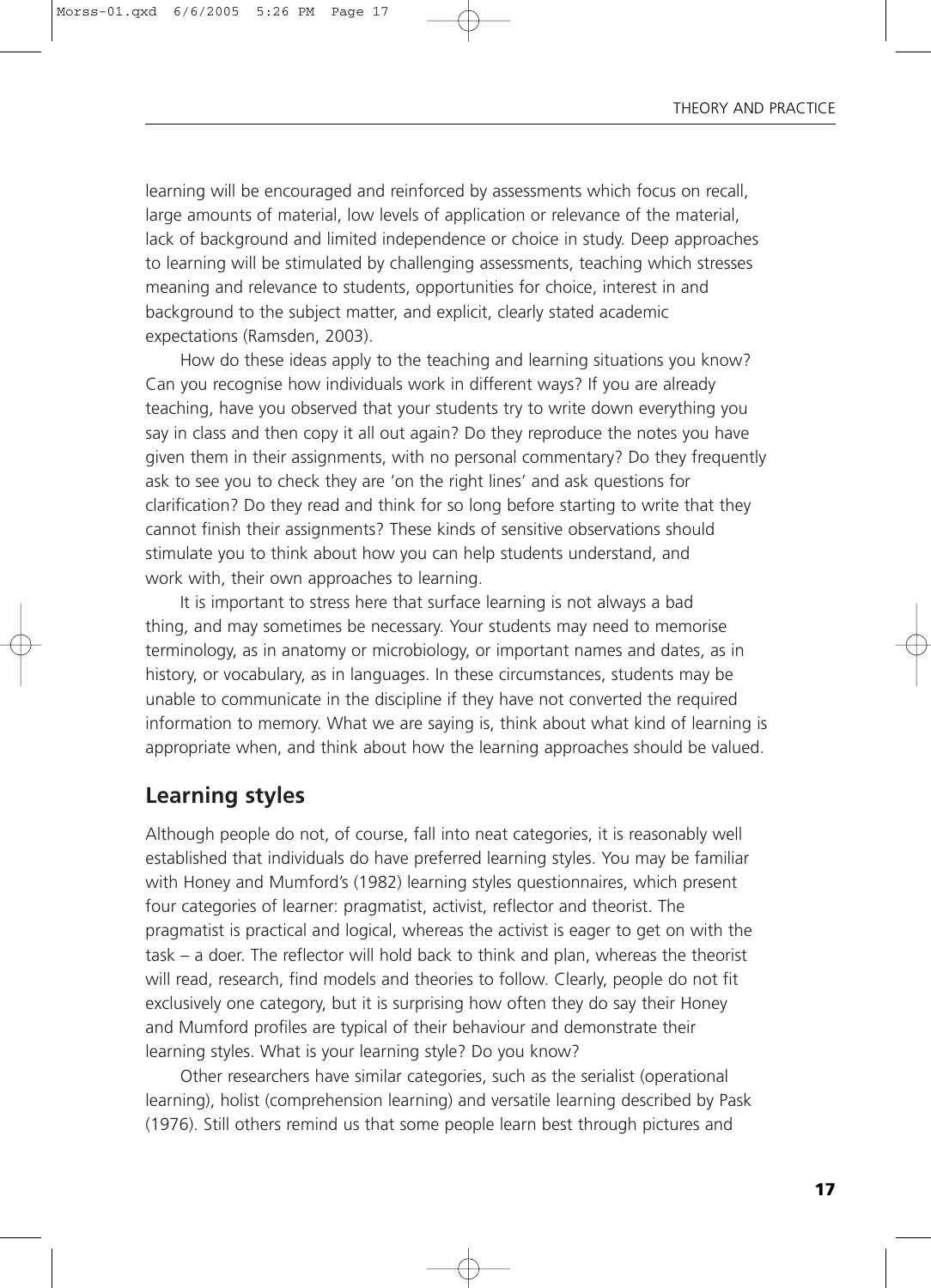diagrams (visual), some prefer words on the page (verbal), others need to hear (oral) and still others are kinesthetic learners, needing to 'do'.

However, why is all this important for you as a teacher? In a room (real or virtual) full of students there will be those who have different learning styles. Furthermore, you undoubtedly have a preferred learning style too, which will affect the activities you organise for students. How will you handle this? What do you need to do? The implication of this research for new teachers is that if you only have one way of doing things, then almost inevitably you will lose the attention and/or engagement of some of the students in the room. This is not to say you should be 'all-singing, all-dancing' for every minute of every class; clearly that is neither feasible nor sensible. However, there are lots of little things you can do that will support students with different learning styles – maybe not all at the same time.

One useful strategy is to make these points the subject of a brief discussion with students: would it not help them hugely to know what type of learners they are, what that means for their learning, and how you are trying to accommodate different learning styles, including your own, in your teaching? It might, therefore, be a good time to spend some time discussing personal learning styles, explain that you use different activities to accommodate those styles and point this out as you go along, so that they see what you mean. This does not mean giving the students a lecture on learning styles; you can make the point in less than a minute, then refer to them as you move on.

Perhaps both you and your students also need to acknowledge that there may be times when your students 'tune out', for whatever reason, and that this may not be your fault. On the other hand, it might be a moment where you encourage students to engage in an activity that does not seem to suit the majority's learning styles, because part of learning is moving outside their comfort zone.

Learning styles: these are indicators of individuals' preferred ways of learning. Learning styles can be categorised in a number of ways, depending on the researcher and the tools used to measure learning styles.

## **Social learning**

So far, our discussions have centred on examining how individuals learn, looking at learning as an individual process. Clearly, learning also has a social dimension, since we learn from and with others in all our social interactions. You will be aware, from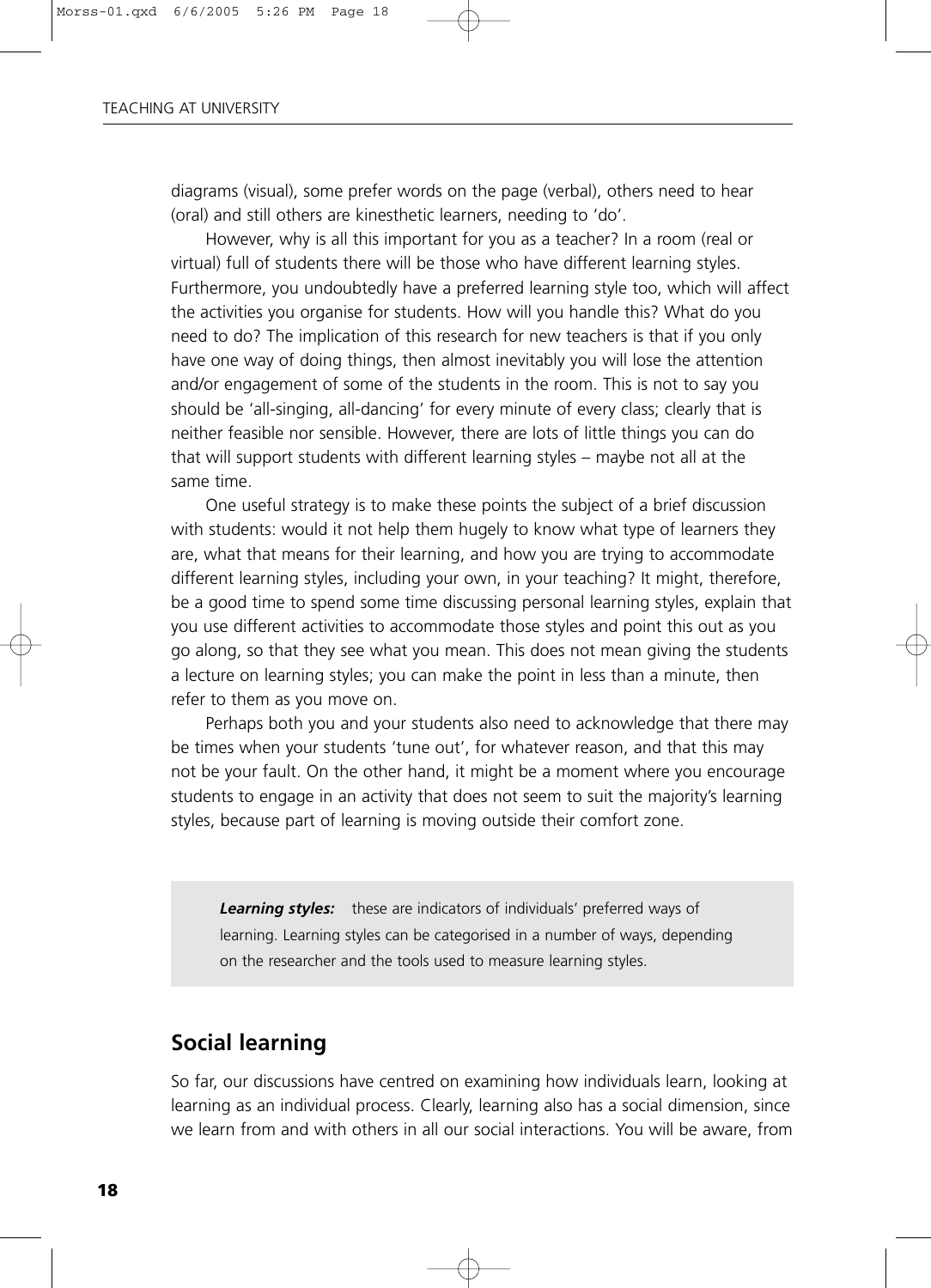your own experiences, of how much you have learned outside of what you have been taught formally. This learning from social relationships is sometimes referred to as the 'hidden curriculum'.

People also learn as members of a group who share common goals and participate in collective learning. This kind of learning is mutual and proactive, not merely responsive, and is more than the sum of individuals' learning within the group (Jarvis et al., 2003).

The relevance of this to you in your teaching role is that it prompts you to recognise and allow social learning to happen. Often students learn from each other, by observing and 'copying' behaviour, through peer tutoring or through 'vicarious' learning during group work (Bandura, 1986). You should positively encourage, if not exploit, these effective methods of learning.

Having read a little about theories, models and research on learning in higher education, you may be tempted to jump to subsequent chapters on lecturing, group learning, etc. – especially if your learning style is activist or pragmatist. However, the next section contains information and advice that will prove crucial in orienting yourself within the higher education teaching environment and, importantly, in helping you to become an effective facilitator of learning.

# What is the curricular framework for learning and teaching in higher education?

For a number of years, learning and teaching in higher education in many countries have been driven by curricula based on a set of aims and specific objectives or goals to be achieved by learners but defined by teachers. More recently, there has been a shift in focus from objectives to outcomes, that is specific statements of what learners will know and be able to do as a result of their learning. Generally, aims and learning outcomes are described by the educators, very much less frequently by the learners. A framework based on aims and learning outcomes provides a useful structure for guiding learning and assessment but there are those who argue that it constrains, even inhibits, the individual's learning and freedom to explore (Jarvis, 2004).

### **Constructive alignment**

Biggs (2003) proposed a curricular framework, now widely adopted in the higher education sector, which links the theory of constructive learning to an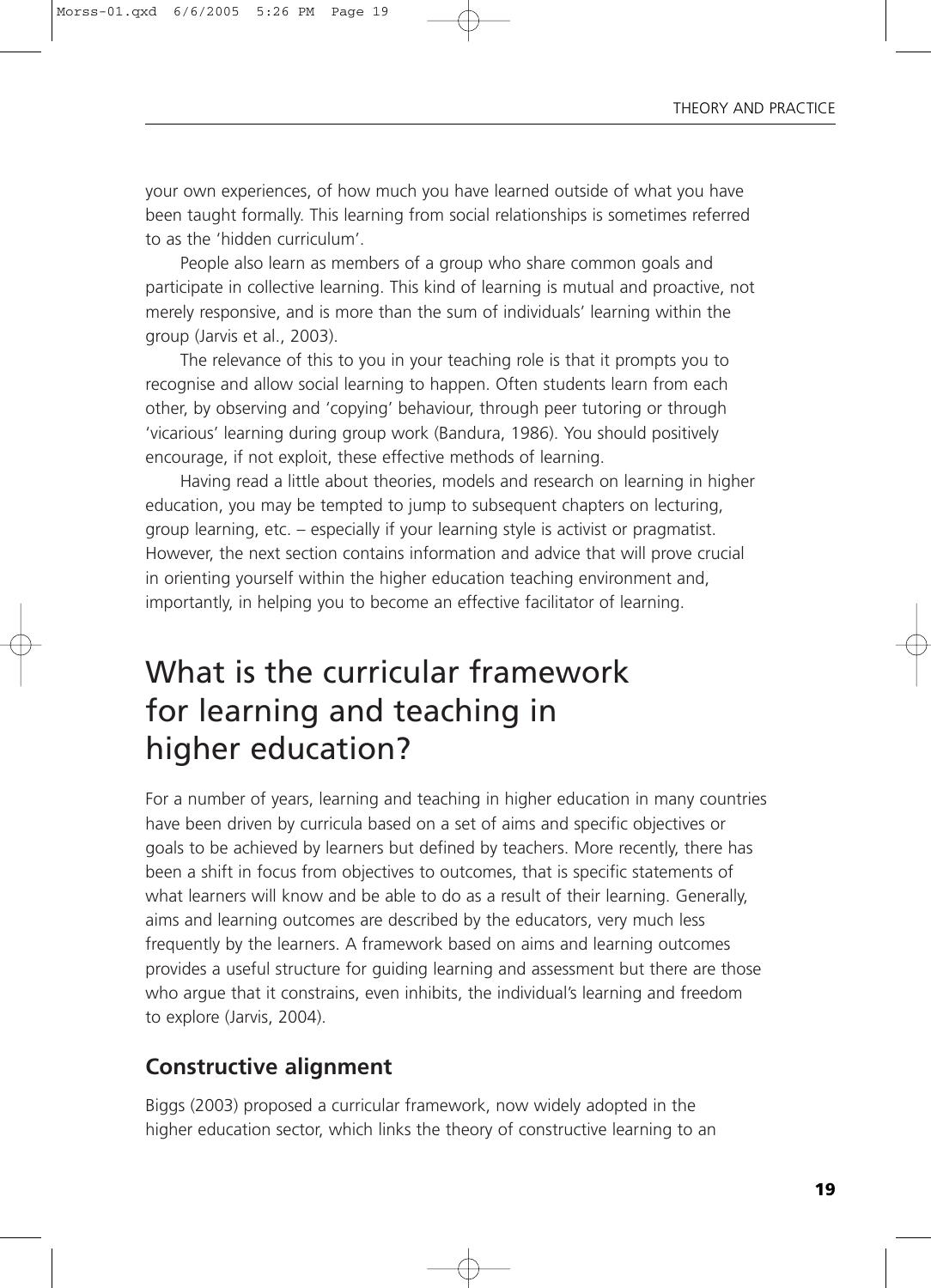outcomes-based approach. This model, called constructive alignment, arises from two key principles:

- 1 Learning and teaching should be 'learner centred'. Because individual learners must construct their own learning, it is 'what the learner does' that is most important.
- 2 Aims and learning outcomes, learning and teaching activities and assessment must be aligned so that learners know what is to be achieved, how they will engage in activities which will help them achieve those outcomes, and how they will demonstrate they have done so. This alignment is necessary to provide a transparent framework within which individual learning is constructed.

Thus, constructive alignment enables students to construct their own learning by ensuring that, within the curriculum, aims, learning outcomes, learning and teaching activities and assessment are matched.

**Constructive alignment:** the deliberate linking, within curricula, of aims, learning outcomes, learning and teaching activities and assessment. Learning outcomes state what is to be achieved in fulfilment of the aims; learning activities should be organised so that students will be likely to achieve those outcomes; assessment must be designed such that students are able to demonstrate they have met the learning outcomes.

Setting aims and learning outcomes gives students real, tangible goals so they know what they have to know and be able to  $do - you$  could say it eliminates the guesswork. Aligning the assessment with the learning outcomes means they know how their achievements will be measured. Then, planning and designing the learning – without getting hung up on the 'teaching' – gives students opportunities to develop their knowledge and skills and to practise for their assessment. How else will they learn what they need to know and do? The concept of aligning aims, outcomes, assessment and learning and teaching strategies seems so simple that some might say this is just a fancy name for 'joining up the dots'. The trouble is, very often it does not happen in practice.

Let us say that a learning outcome for students might be that they should be able to critique a paper. However, how often do they get a chance to do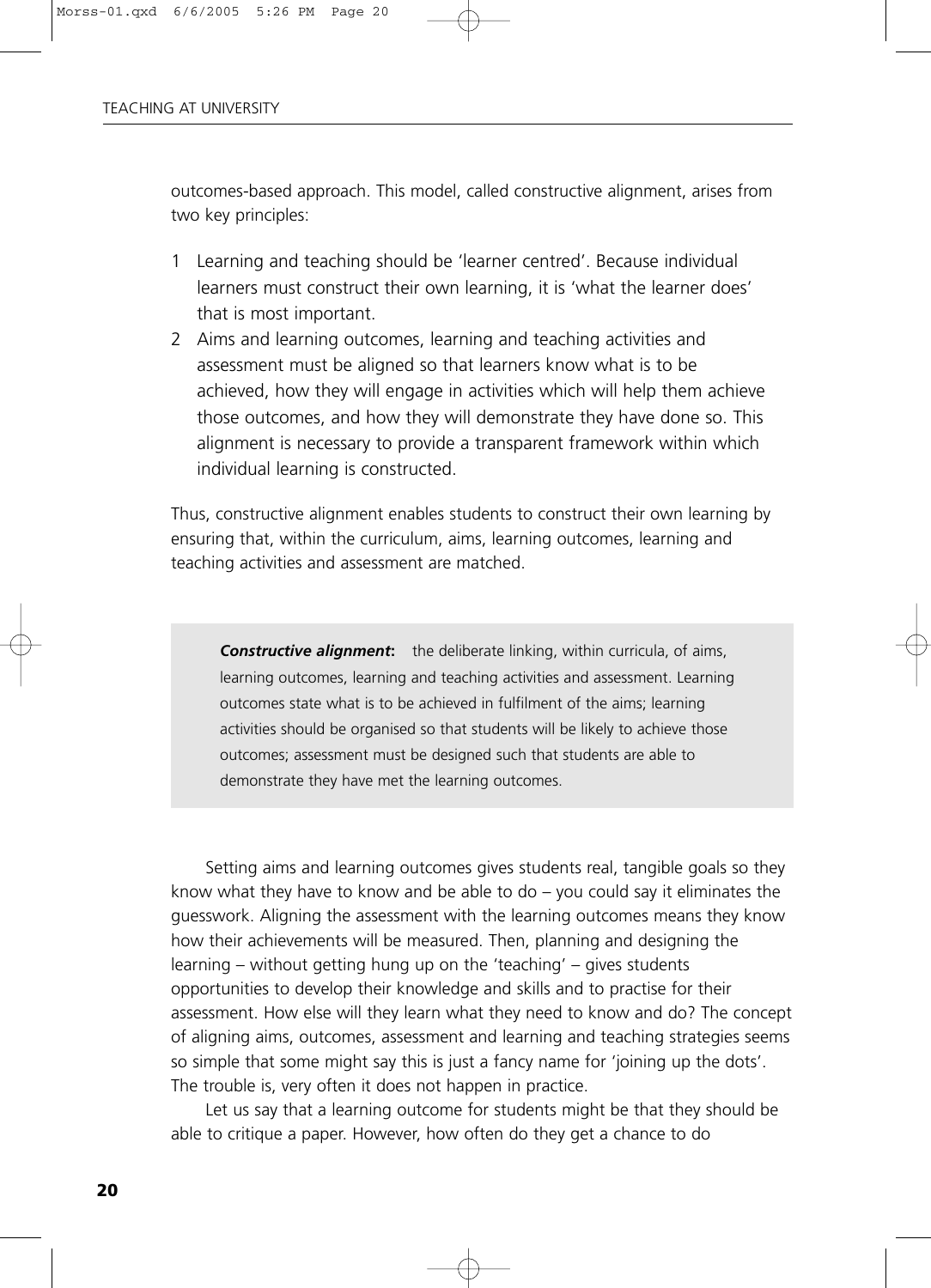### FIGURE 1.3 **Alignment for constructive learning (Based on Biggs, 2003 and Moon, 1999)**



that – once, ever? Is that enough? Do we ever show them how to do it? Do we give them criteria or a set of questions to provide a framework? Maybe not. Yet this outcome may be assessed by asking students to critique an unseen paper as part of an examination. In this case, the assessment is aligned with the learning outcomes, but the learning (and teaching) is not aligned.

Alternatively, if the learning outcome is that students should be able to critique a paper, but the assessment is that they should write an essay summarising research methodologies for qualitative research, it is obvious that the assessment is misaligned with the learning outcome. This is, quite frankly, unfair to students. It turns learning and assessment into a guessing game – one that, arguably, has been going on for too long.

Alignment, therefore, is essential to ensure that students are not misled, and to make the learning and assessment process as transparent to them as possible. Furthermore, we would add that constant evaluation is crucial to the maintenance of that alignment. Figure 1.3 demonstrates the relationship between these elements: the curriculum, learning, teaching and evaluation.

### **Aims and learning outcomes**

Aims are broad statements of intent or purpose, such as 'The aim of this module is to enable students to develop their oral and written communication skills in various business contexts.' Words commonly used in aims are enable, support, facilitate, introduce, review and outline, because they describe the overall intentions of the staff who write them. Learning outcomes are specific statements of what students should know or be able to do as a result of the learning. They are statements describing observable behaviour and therefore must use 'action verbs'. There are literally hundreds of action verbs, including: name, list, describe, discuss, draw,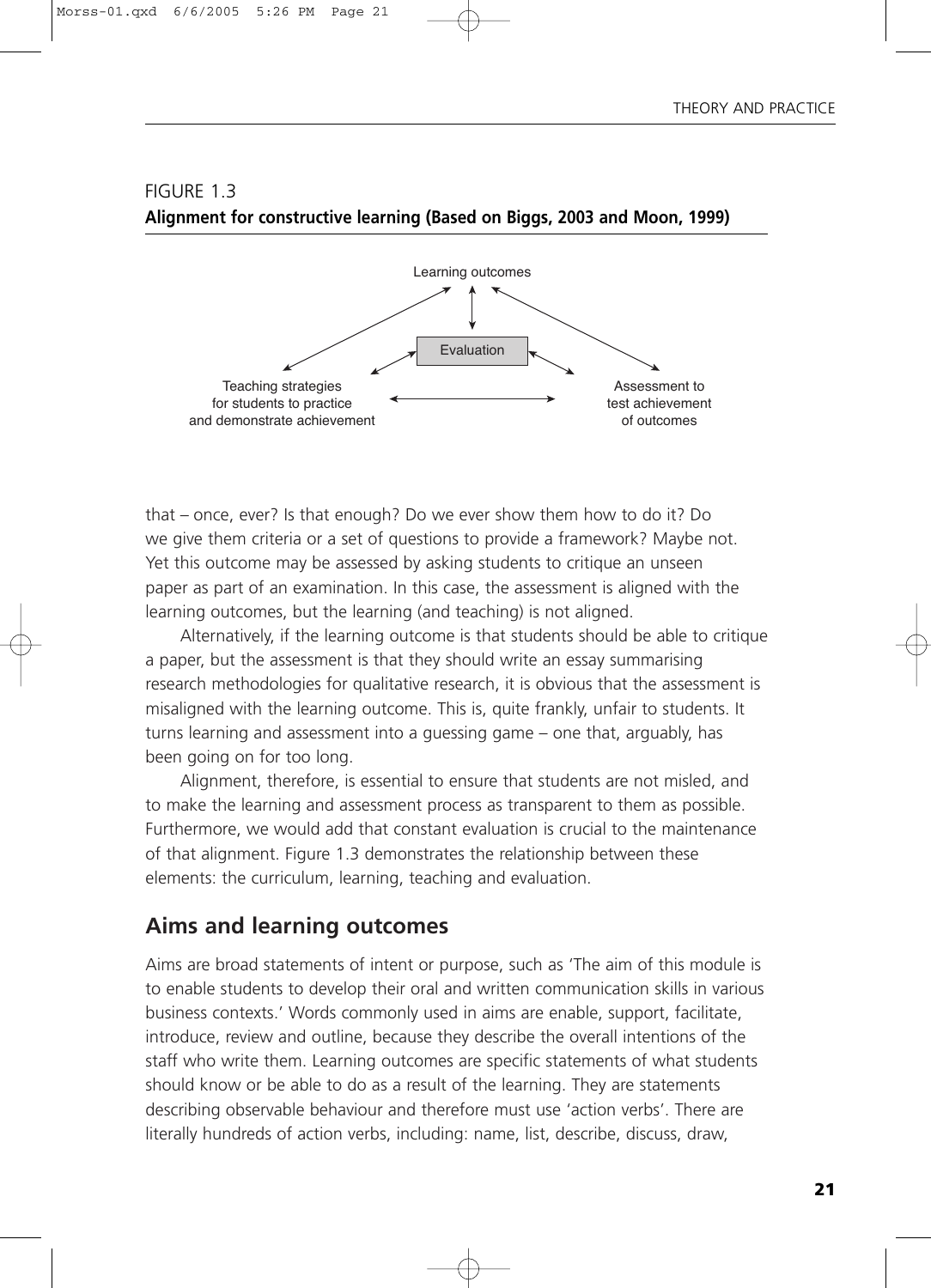construct, measure, calculate, summarise, justify and evaluate. All learning outcomes should be SMART: specific, measurable, achievable, realistic and relevant, and time limited. This means that they should be specific enough for students to know exactly what they need to do, so that staff can measure whether students have done it, so that the outcomes are achievable within the time they have (for example, a semester) and so that they are relevant to the aims of the course.

Aims: broad statements which clarify the intent or purpose of a course, module or learning activity.

*Learning outcomes:* specific statements of what students should be able to do as a result of learning.

Some aims and learning outcomes typical of a module, for example a one-semester course of study, are shown in the next box. What is your assessment of these learning outcomes? Do they align with the aims? Are they SMART? If you were a student on this module, would you know what you were expected to know and do? Two words you may find used to describe learning outcomes are 'appreciate' and 'understand'. What does 'appreciate' mean – to know a little bit about, to applaud, to be thankful for? How do we measure 'understanding' and how do students 'demonstrate' that to us – by discussing, debating, applying tools and/or concepts? In our view, these are terms which do not help students because there are so many interpretations of their meaning. It is more transparent, and helpful, to be specific about expectations. However, these words are often used by academic staff in writing learning outcomes. If you are teaching and/or assessing to these types of outcomes, you might need to discuss them with staff to ensure you have a shared interpretation.

### **Example module: aim and learning outcomes**

#### *Aim*

The aim of this module is to enable students to develop knowledge and skills of research necessary to complete a small-scale research project.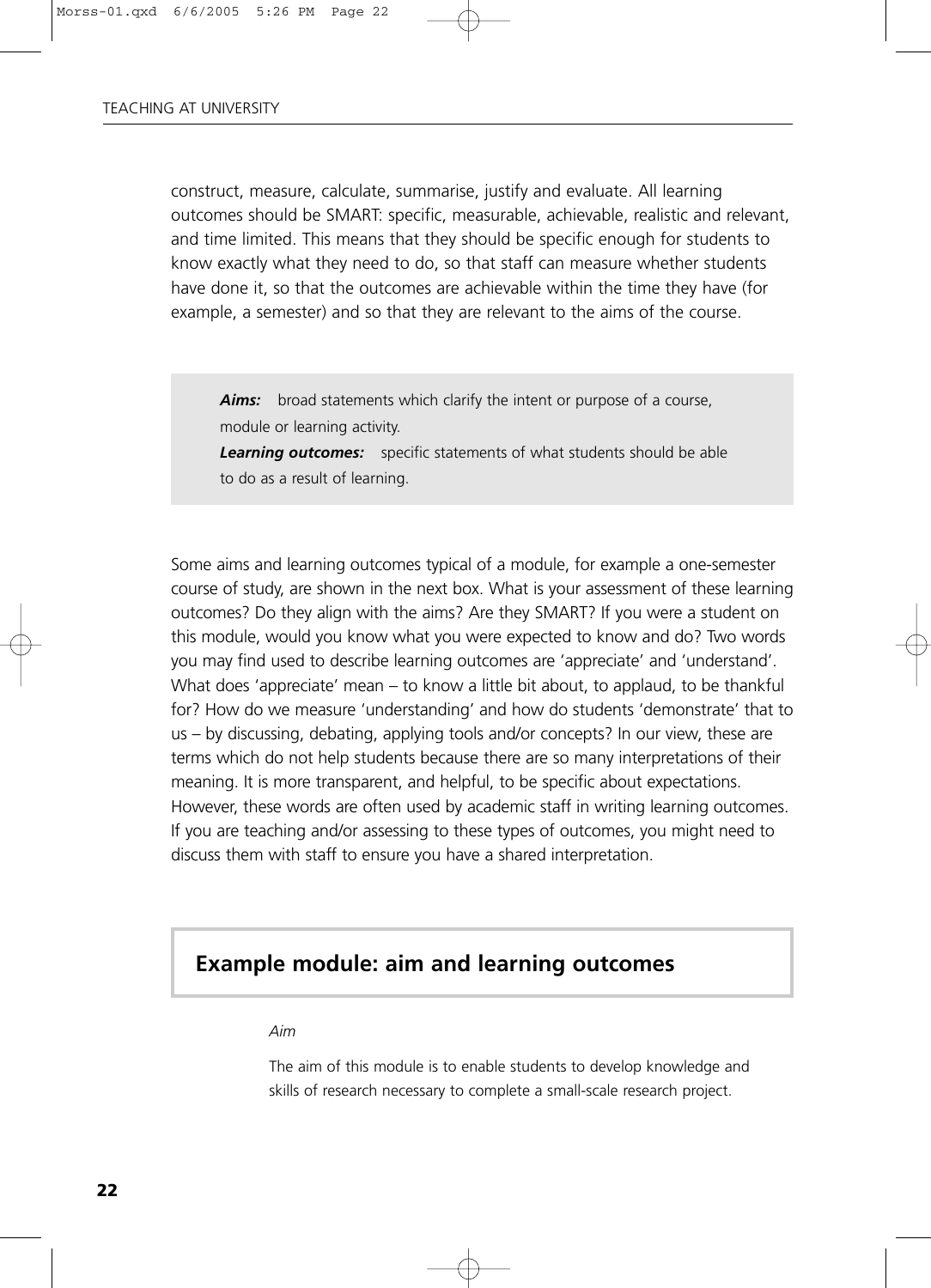### *Learning outcomes*

Upon successful completion of the module, students should be able to:

- set an apposite and feasible research question;
- select, analyse and synthesise relevant published literature;
- design and write an appropriate research proposal;
- plan and conduct the investigation using an appropriate research method;
- analyse, interpret and present data;
- discuss the meaning of their findings;
- write up the research in a report according to given guidelines.

Suppose you discover that aims and outcomes are not well written and possibly not aligned with assessment? What do you do:

**HEALTH WARNING**

- nothing;
- discuss it with module coordinator or course leader;
- change it yourself;
- Press on?

This may be the biggest challenge in teaching a course someone else has designed. Can you challenge the status quo? It is risky, but the point is to enhance learning for your students. Therefore, what exactly should you say? How can you raise this positively? Your best approach might be to express your own uncertainties about whether your students will be able to demonstrate they have met the learning outcomes. This could be a good opener for a productive discussion with the module coordinator or course leader. If you have thought of an alternative assessment which would be better, you might suggest it. However, unless you have been designated the module coordinator, it is not your responsibility to make the major changes, which in most institutions take considerable time.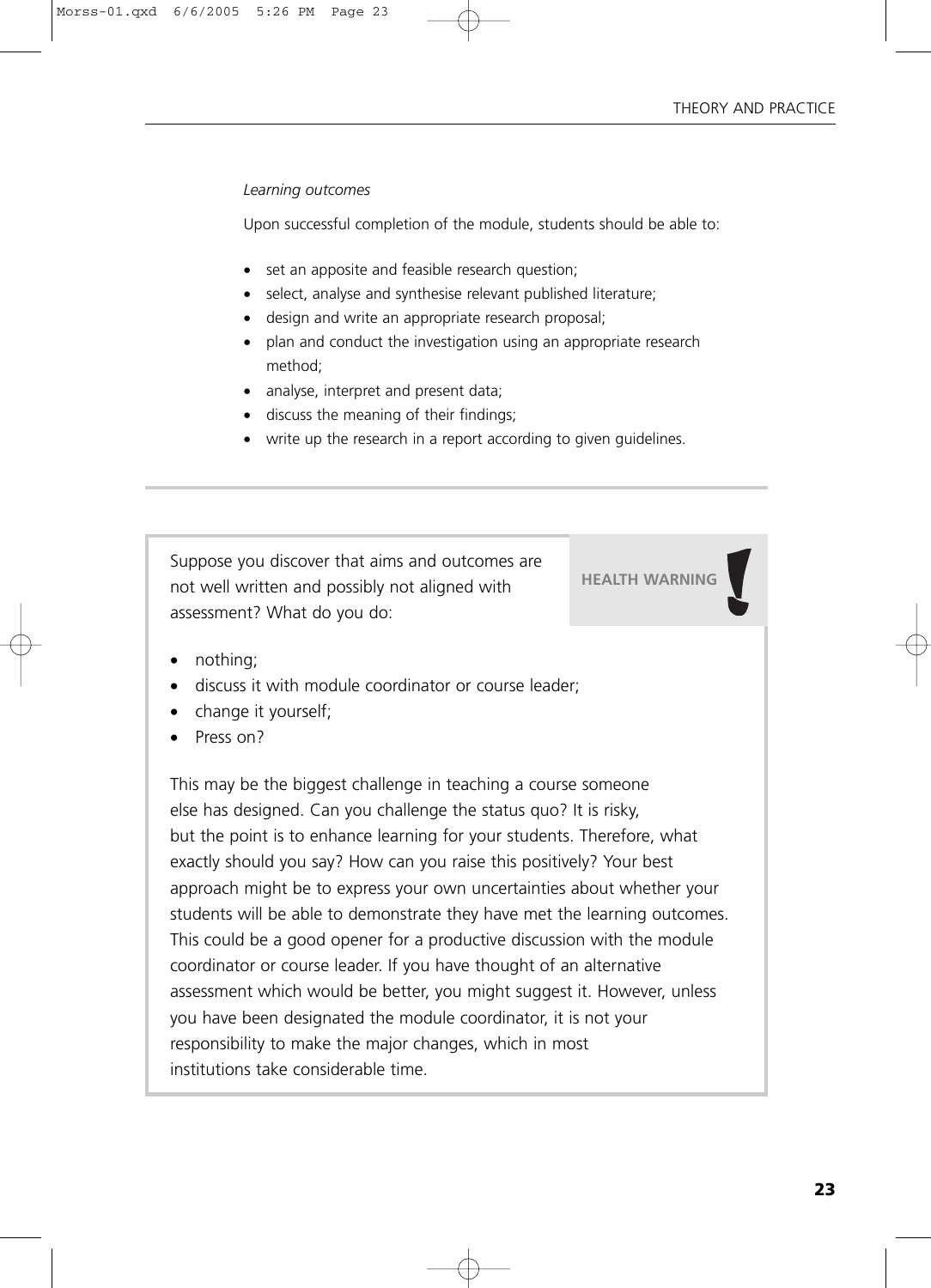If the course is not aligned and you decide you have to get on with it, what do you do? You have to do your best to ensure your students are able to practise the things they will be assessed on, so that will shape what you do in the classroom. This may mean taking a particular interpretation of the outcomes and finding some way of aligning them with the assessment. It may require emphasising one or more of the outcomes over the others. Importantly, you will have to be able to articulate that to yourself or others, for example, in your teaching portfolio, mentoring or other discussions.

# What next?

## **Planning and designing for learning**

The obvious place to start with planning and designing learning opportunities for students is with the learning outcomes and the assessment. What do your students need to know? What do they need to do? What skills must they demonstrate? What cognitive abilities must they display? How will the assessment measure these things? Then, having answered these questions, what will you do to enable them to acquire the knowledge and process it, and to develop and refine their skills? What, then, do you need to do to set up situations so they can do that?

Therefore, if students will be required to critique a paper as their final assessment in order to achieve the learning outcomes, here are some initial ideas for structuring their learning:

- discuss what is meant by 'critique' and how you begin to do that;
- deconstruct, with them, a published critique of another paper;
- design (with their input) a set of criteria or guidelines to help them with the task;
- find suitable papers in the literature for them to practise on;
- get them to peer review a critique written by a classmate and conduct a plenary discussion about the key principles and issues.

If you just do a lecture on 'How to critique a paper', they will probably not ever practise doing it; they may not even know which paper to select or where to find it, or possibly will just never 'get around to it'. Clearly, the lecture is a 'teacher-centred' process which focuses on what the teacher does. If, however, you start with what students should be doing and what they are likely to learn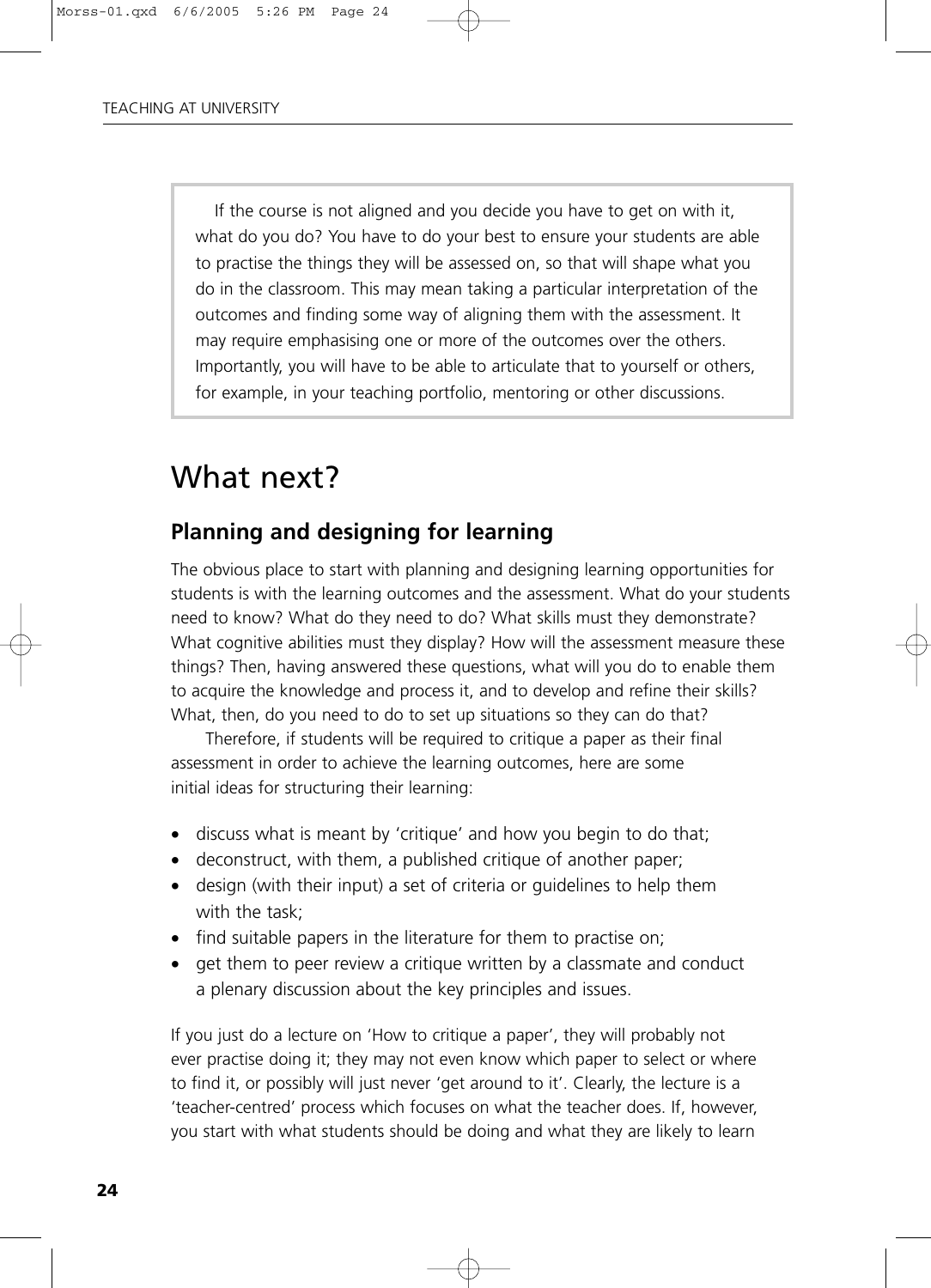from that activity, the emphasis shifts to how you set up and facilitate situations which enable the students to learn what you want them to or what the course coordinator wants them to.

## **Motivating learners**

One of the factors affecting learning which we mentioned above referred to motives. You will know from your own experience that people may be motivated to learn for many different reasons: they may want a qualification as a reward and/or symbol of achievement or as the entry point to a job or promotion. Some students are motivated to learn out of genuine interest and love of learning. Most are motivated by the assessment, as we will see in Chapter 6. You will find that motivation is a powerful driver for learning (Brown et al., 1998). It will make your experience and your students' experiences more enjoyable, even fun, if you can keep your students motivated to learn. This is not always an easy task, of course, but keeping your attention on what they are doing will prompt you to plan activities which are relevant, engaging, interesting and challenging. Remember, it is what students do that is important.

In practice, probably the best way to determine if your students are motivated is to watch them. Are they animated and talking about the subject? Do they ask questions? Do they talk about the subject during the break? Do they try to talk to you about the subject after class? When they write, is there evidence that they have done some reading? By consistently observing their behaviour, you can begin to judge what it is that stimulates their learning and you can make connections with the way you designed activities; in short, you can see what works and what does not. As you continue to learn about teaching, observe your students, think about how they are learning, think about how you will respond on the basis of what you are learning about teaching – and that will embed theory into your practice.

## **Measuring your students' learning**

In this chapter, we have emphasised the centrality of student learning which is carefully planned and facilitated. But of course you will want to know how successful your efforts are. What are your students getting out of the class? Are they learning what you hope they are? Are the activities you planned engaging students in the way you expected? There may be a million questions you want to ask so that you get plenty of feedback. Throughout this book, and especially in Chapter 10, we suggest ways in which you can evaluate students' learning as well as collect feedback on your teaching so that you can continually improve your practice. This will also be important information for your teaching portfolio.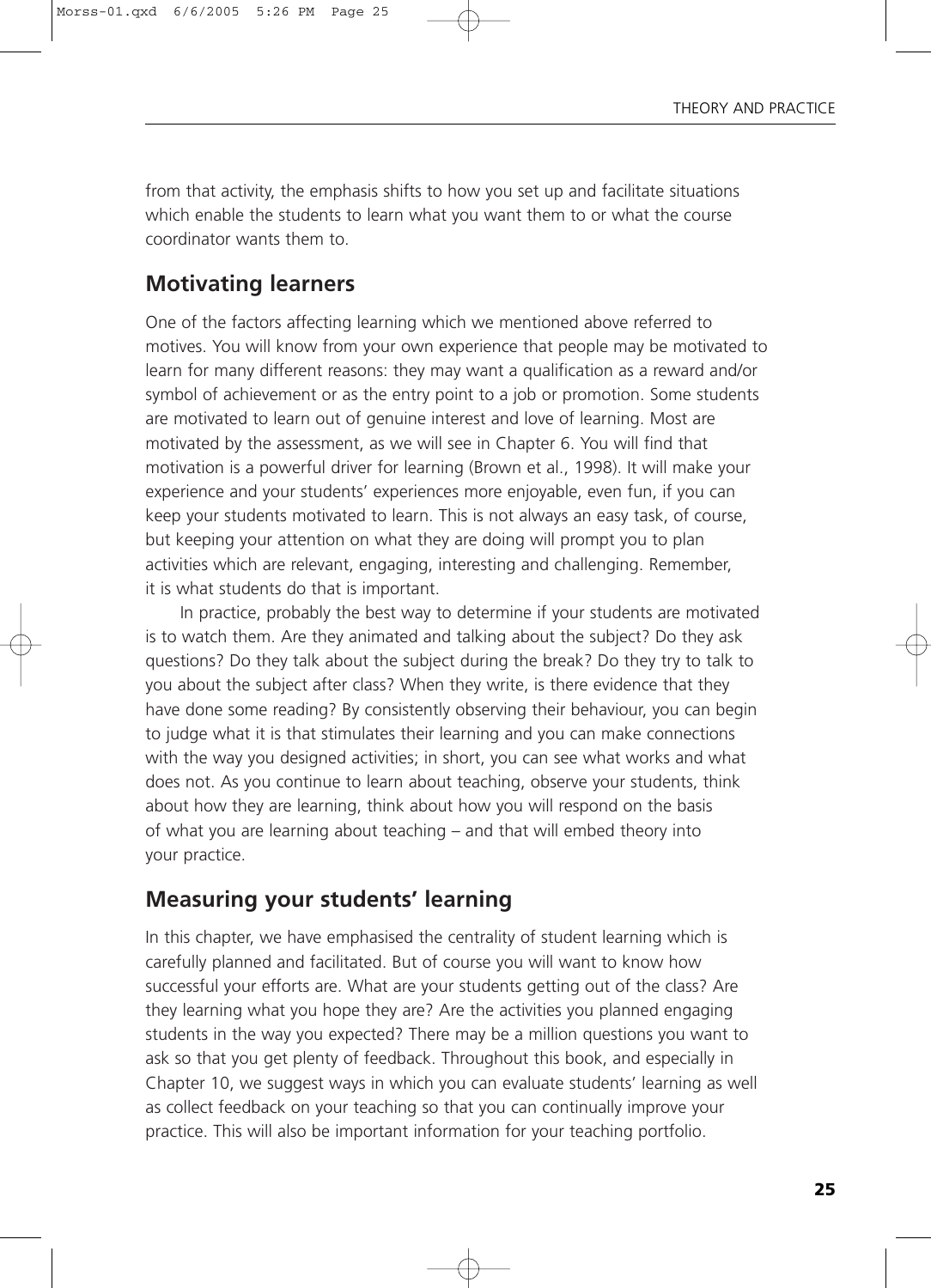However, here are two simple, quick and effective evaluative tools which you can incorporate into your first teaching plans.

Give each student three Post-it notes. On one they should write 'learned', on another 'appreciate' and on the third 'regret'. Ask your students to write a response to the prompt on each Post-it, and to stick the Post-its on the door or wall as they leave the room. You collect and sort them and quickly learn something about what they are thinking about both the learning and the teaching (or something else entirely, for example, food). Obviously, you may use any number of variations of this Post-it method of evaluation to get feedback on both learning and teaching (such as 'stop', 'start', 'continue').

Another very successful tool to evaluate learning is to ask the students to write a note or short letter to a friend about what they are learning in your class. This inserts an element of informality into the evaluation and can give you some genuine insights.

# Portfolio

We introduced the concept of a teaching portfolio in the introduction to this book. Here, as in each of the following chapters, we suggest ideas for building your portfolio as you go. This will not only document your learning journey, but also provide you with a 'bitesize' approach.

What you might do now, to get your teaching portfolio moving, is to write about reading this chapter:

- What ideas have stimulated your thinking?
- How do they relate to your own experiences of learning?
- Do you know what your own learning style is?
- What other reading have you done? What was meaningful for you and why?
- Who have you talked to about learning and teaching in your discipline? What are they based on? How do they happen? What research influenced them? Who can you have the conversation with about them?

This is just the start of a series of ongoing conversations. They need not be jargon laden. They need not be long. You might not even discuss the terms used in this chapter, explicitly. The point is you need to find out which ideas, assumptions, and theories are being used in your subject now. Talking to lecturing staff, consulting your postgraduate colleagues and chatting to students are all interesting ways of learning more about learning and teaching.